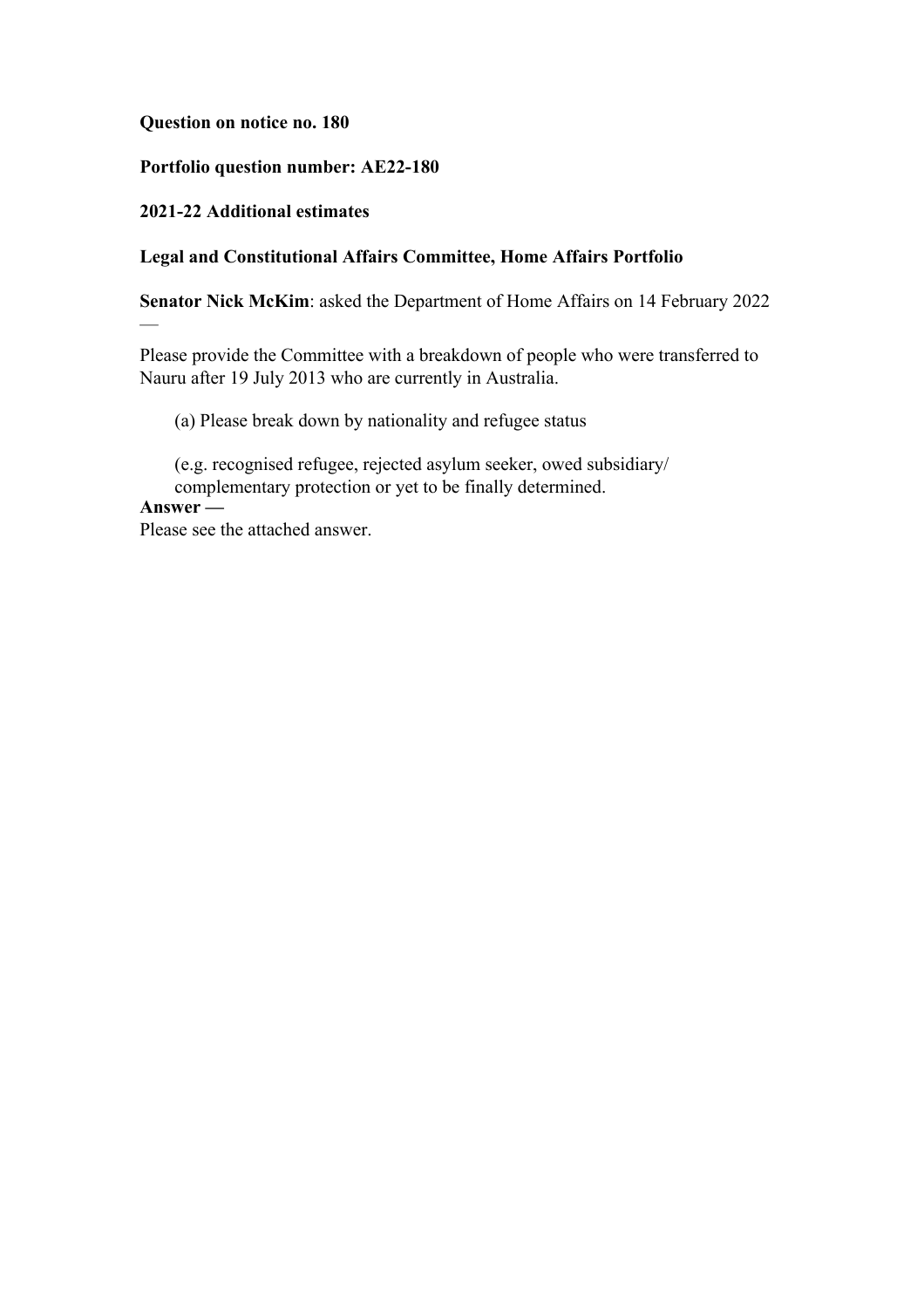### **SENATE STANDING COMMITTEE ON LEGAL AND CONSTITUTIONAL AFFAIRS ADDITIONAL BUDGET ESTIMATES 14 FEBRUARY 2022**

## **Home Affairs Portfolio Department of Home Affairs**

## **Program 3.4: Border Enforcement**

## **AE22-180 - Transitory Persons - Persons transferred to Nauru after 19 July 2013 currently in Australia**

Senator Nick McKim asked:

Please provide the Committee with a breakdown of people who were transferred to Nauru after 19 July 2013 who are currently in Australia.

(a) Please break down by nationality and refugee status (e.g. recognised refugee, rejected asylum seeker, owed subsidiary/complementary protection or yet to be finally determined.

*Answer:*

Information on complementary/subsidiary protection is not known to the Department and is a matter for the respective regional processing country.

#### **Table 1: Illegal Maritime Arrivals Transferred to Nauru on and after 19 July 2013 in Australia as at 31 December 2021 - Citizenship and Refugee Status**

| <b>Nationality</b> | <b>Refugee (as</b> | <b>Not Finally</b> | <b>Failed Asylum</b> | <b>Total</b> |
|--------------------|--------------------|--------------------|----------------------|--------------|
|                    | recognised by a    | <b>Determined</b>  | <b>Seeker (as</b>    |              |
|                    | <b>Regional</b>    |                    | determined by a      |              |
|                    | <b>Processing</b>  |                    | <b>Regional</b>      |              |
|                    | Country)           |                    | <b>Processing</b>    |              |
|                    |                    |                    | <b>Country)</b>      |              |
| Iran               | 423                | <45                | $<$ 5                | 465          |
| <b>Stateless</b>   | 83                 | 11                 | 0                    | 94           |
| Sri Lanka          | 57                 | <15                | $<$ 5                | 69           |
| Somalia            | <60                | $<$ 5              | 0                    | 57           |
| Iraq               | <40                | $<$ 5              | $\mathbf 0$          | 42           |
| Pakistan           | 19                 | < 10               | $<$ 5                | 29           |
| Myanmar            | 11                 | 17                 | 0                    | 28           |
| Bangladesh         | 8                  | 5                  | 6                    | 19           |
| Afghanistan        | $20$               | $<$ 5              | 0                    | 19           |
| Lebanon            | $20$               | $<$ 5              | 0                    | 15           |
| Nepal              | < 10               | $<$ 5              | $<$ 5                | 11           |
| Malaysia           | $<$ 5              | < 10               | $\mathbf 0$          | 9            |
| India              | < 10               | 0                  | 5                    | 6            |
| Indonesia          | $<$ 5              | $<$ 5              | 0                    | 5            |
| Kuwait             | $<$ 5              | $\pmb{0}$          | $\mathbf 0$          | $<$ 5        |